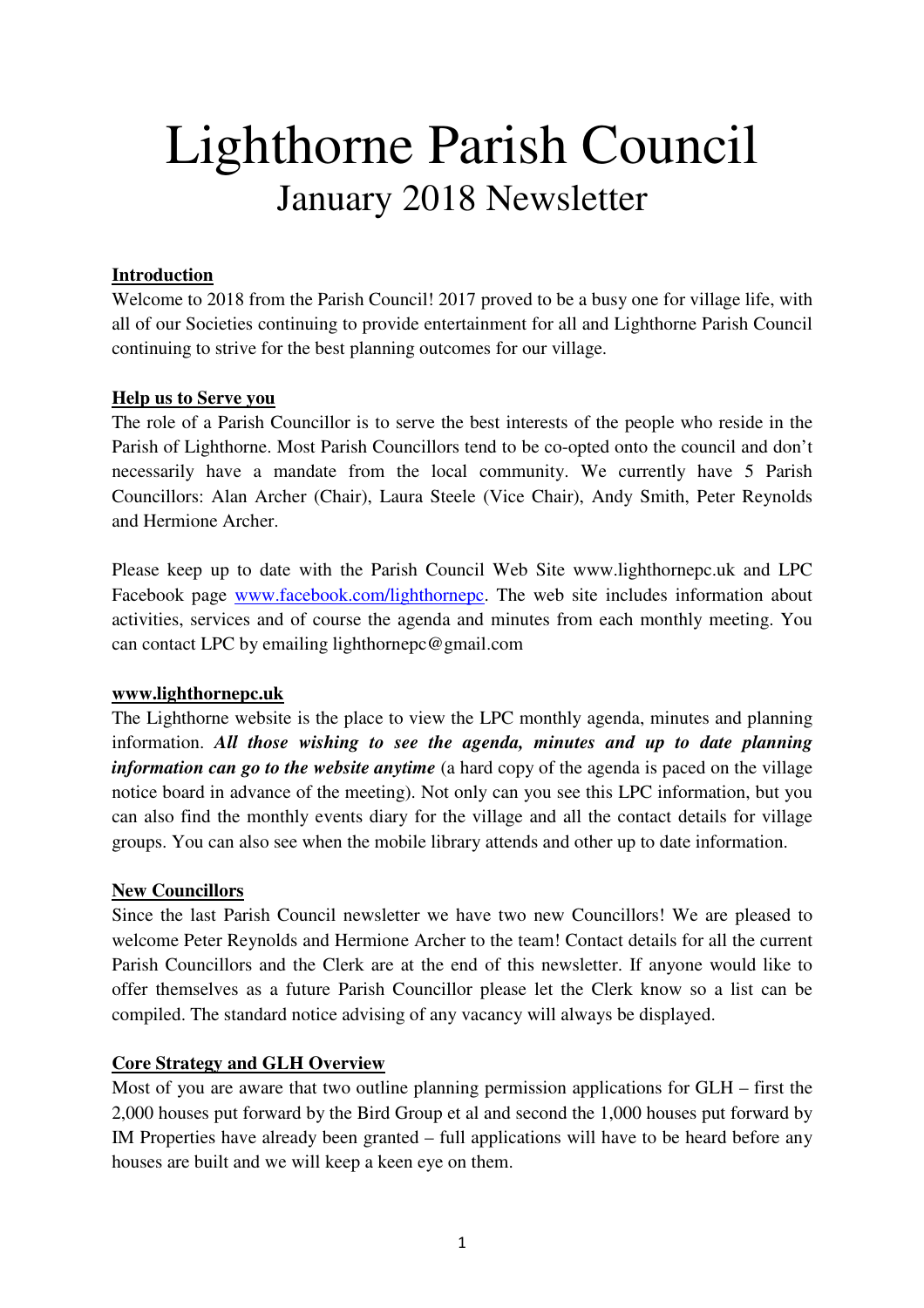Cllrs Steele and Smith have attended meetings with the other affected Parishes and SDC/WCC regarding the governance of the new site  $-$  it has been agreed that Lighthorne Parish Boundaries will remain unaffected. There will be a consultation regarding the issue of Parish Boundaries in due course, LPC will distribute a letter with further detail and an comprehensive update before this take place.

SDC/WCC have agreed 'S.106' funds to be paid by Bird/CEG regarding their 2,000 houses, a brief overview is as follows:

| Bus service                    | £1,613,333.00  |
|--------------------------------|----------------|
| <b>CCTV</b>                    | £1,350,011.87  |
| Community hub                  | £834,090.00    |
| Cycle link                     | £400,000.00    |
| Defibrillator                  | £1,500.00      |
| Environmental                  | £2,000,000.00  |
| Healthcare                     | £1,721,948.00  |
| Kineton School Pool            | £1,160,000.00  |
| Library                        | £43,000.00     |
| <b>LH Community Facilities</b> | £300,000.00    |
| Off site highway works         | £1,933,333.00  |
| Primary healthcare             | £1,157,700.00  |
| Primary school                 | £4,682,591.20  |
| <b>PROW</b> contribution       | £218,880.00    |
| School bus link                | £400,000.00    |
| School bus service             | £533,000.00    |
| Secondary school 6th form      | £5,000,000.00  |
| Special needs                  | £352,022.00    |
| Sustainable welcome pack       | £150,000.00    |
| <b>TRO</b> contribution        | £6,000.00      |
| <b>Warwickshire Police</b>     | £103,406.00    |
| Warwickshire Police premises   | £580,185.00    |
| <b>Total</b>                   | £24,541,000.07 |

We believe this to be woefully inadequate and have made this point several times to SDC. We are awaiting the figures attributable to the remaining 1,000 houses and IMP.

#### **Playground Update**

Due to the inclement weather users of the playground may not have noticed the new additions… in December two new trim trail items were installed which completes the trim trial loop – we hope that these items will be enjoyed for many years to come. The final stage of upgrading the play ground will hopefully take place this year – the plan being to remove the old slide with a new timber item.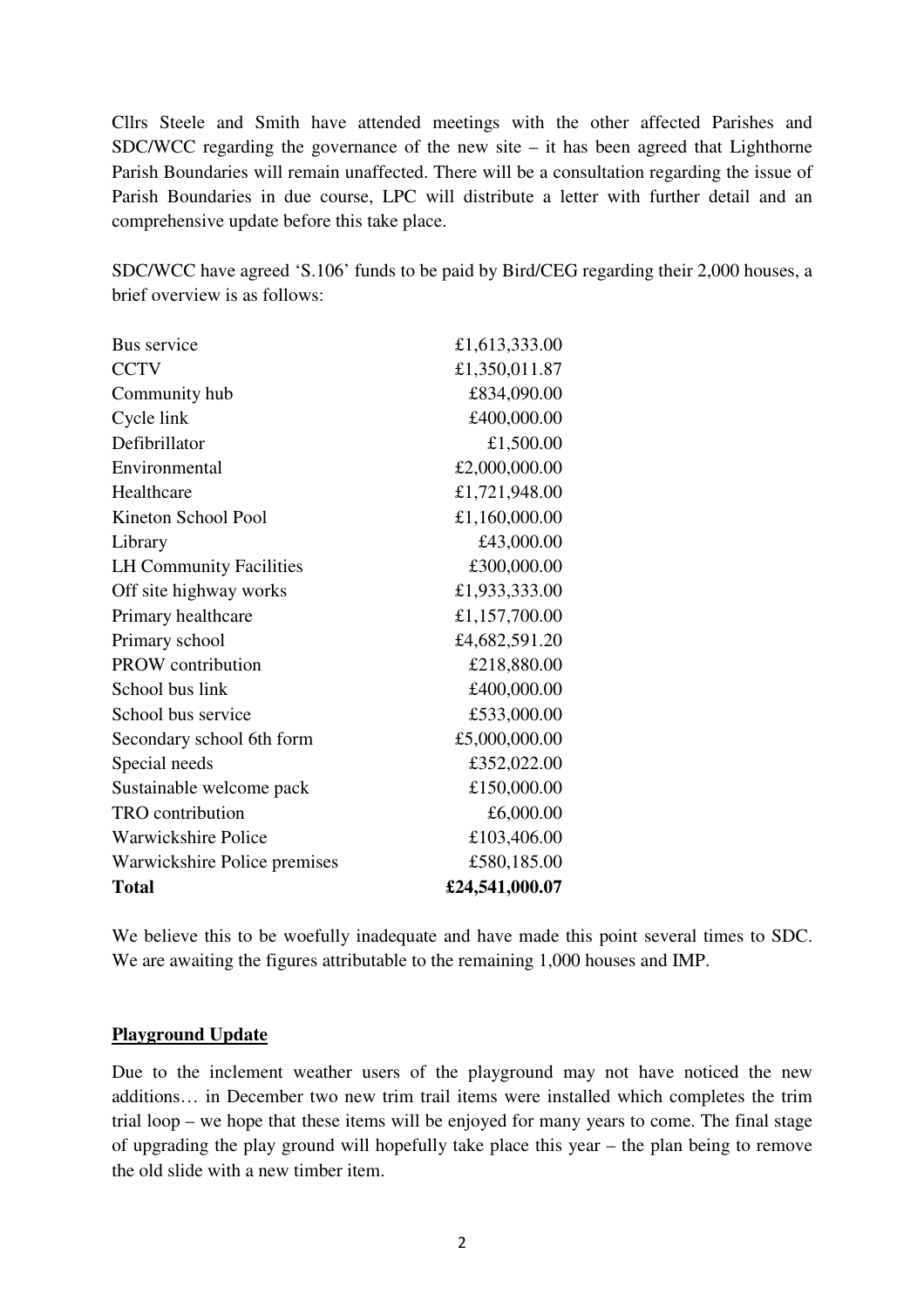# **Lighthorne Neighbourhood Watch Scheme**

Lighthorne has an official Neighbourhood Watch scheme and membership is free of charge. To apply to join, please visit ourwatch.org.uk and enter "Lighthorne" in the search facility. You will be e-mailed details of local crimes and disturbances and you can report local incidents to the co-ordinator, Colin Such. If you require leaflets about house security or Neighbourhood Watch window stickers, please contact Colin on 651411.

Warwickshire Police and West Mercia Police support the activity of thousands of members of watch schemes. For more information regarding watch schemes in your area, including Neighbourhood Watch and to sign up:

https://www.warwickshire.police.uk/register

# **Parking**

Parking in the village continues to be a problem. Guidelines were produced in conjunction with the police to try and provide residents with a guide to responsible parking. These were previously delivered to every household in the village. Could we politely ask that everyone tries to adhere to these guidelines? Anyone with a driveway should always try and park their vehicles and, if possible, visitors' vehicles on the driveway. With the increased number of vehicles travelling through the village it is more important than ever to try and avoid a potential accident caused by irresponsible parking. Further copies of the guidelines are available.

#### **Speed of Traffic**

With the increased volume of traffic travelling through the village there is more concern over the speed at which it is travelling. The Parish Council is in regular contact with Jaguar Land Rover (JLR) to try and address the issue. If anyone spots a vehicle travelling at excessive speed and is able to get the registration number, please let the Parish Council know. In many cases the vehicles are owned by JLR and they will speak directly with the driver and give them a warning. There are ongoing discussions with JLR and AML to try and find new solutions for dealing with their workforce traffic.

We are aware that the volume of traffic travelling through our villages at peak times is becoming an ever increasing issue. The situation is being constantly monitored.

# **Grit Bins**

A new grit bin is being purchased by LPC and will be placed at the entrance to Post Office Lane. Existing Grit Bins should have been refilled – LPC have been chasing this matter with WCC.

# **Reporting Matters to WCC and SDC**

County Highways are responsible for damage to verges and mud on the road. Please report these matters directly to WCC and make the Parish Council aware. If you believe any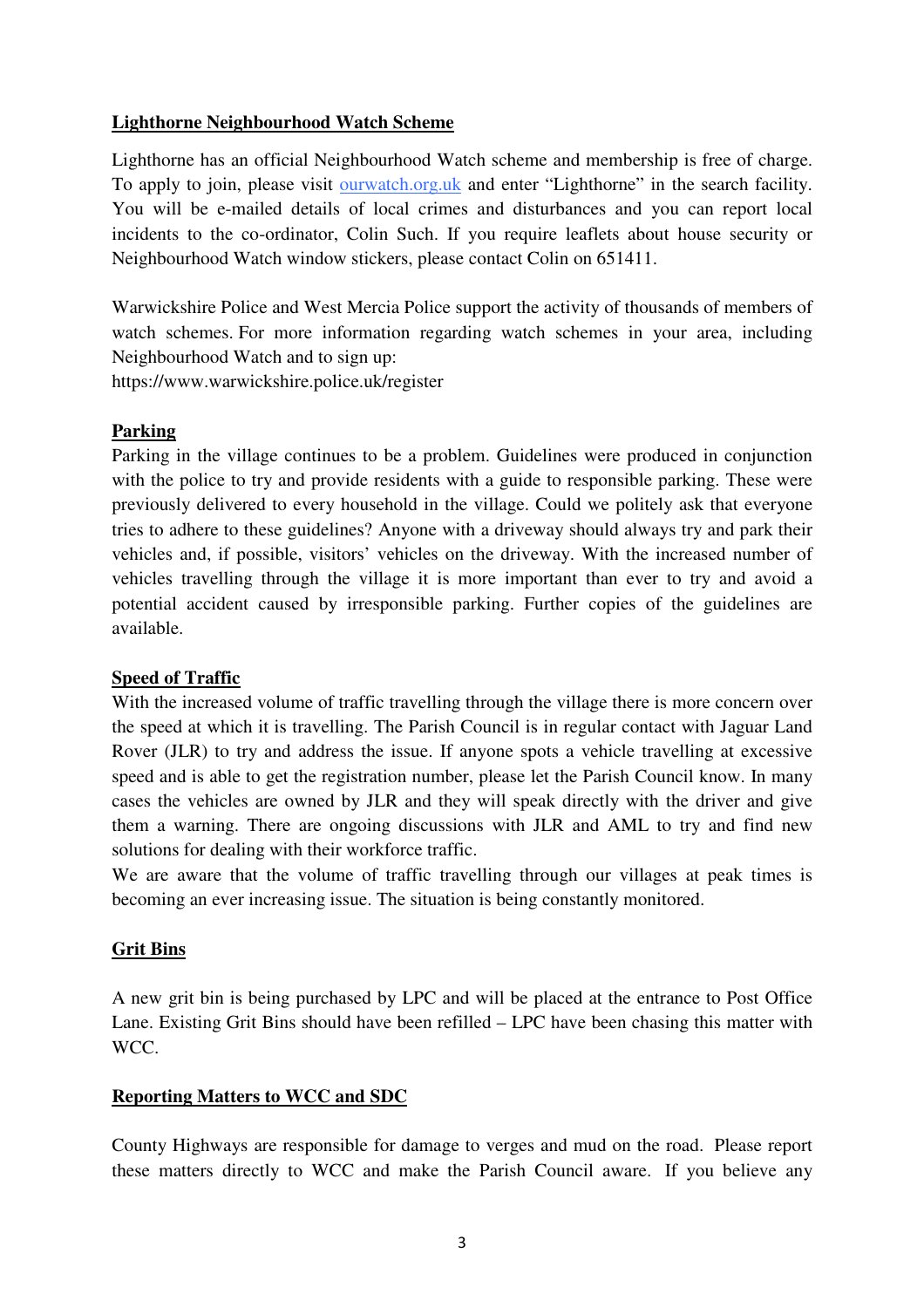planning application is not following the conditions applied to the approval (SDC website should list all of the conditions) please bring this to the attention of the enforcement officer at SDC and also the Parish Council.

Pot holes/road damage and other public highway problems can be reported directly to WCC at: https://www.warwickshire.gov.uk/reporthighwayproblem.

Planning matters can be found at: https://www.stratford.gov.uk/planning-regeneration/e-planning.cfm

Water leaks (not highways) can be reported direct to Seven Trent at: https://www.stwater.co.uk/in-my-area/report-a-problem/?cmpid=homepage\_icon\_rap%20

#### **Rural Crime Co-ordinator**

Lucy Lambert is the Rural Crime Co-ordinator for Stratford District Council. Working closely with Warwickshire Police and Neighbourhood Watch, the aim of the role is to raise awareness across Stratford District of crime prevention techniques. As part of this Lucy will highlight information from the Warwickshire Police website on how individuals can protect themselves to minimise the risk of becoming a victim of crime. Should you wish to contact Lucy please either call 01789260200 or email Lucy.Lambert@stratford-dc.gov.uk

#### **Wellesbourne Safer Neighbourhood Team (SNT)**

The Wellesbourne SNT covers an area that stretches from Wolverton in the north west to Shotteswell on the Oxfordshire border in the south east. Police Constable Craig Purcell is the beat manager. There are also two Police Community Support Officers (PCSO) on the team PCSO Sarah Bailey, and PCSO Lewis Barber who is on secondment from Alcester SNT. The SNT are keen to get to know and work alongside local communities and regularly attend local fetes, community forums and hold property marking events.

#### **Reporting Suspicious Incidents or Circumstances**

The team would like to express their appreciation for reports of suspicious activities in the neighbourhood. If you wish to report anything, such as rogue traders, please telephone 101 to ensure that the incident is logged. The SNT telephone or email box is not monitored 24/7. If you have any general concerns, questions or suggestions for the Wellesbourne Safer Neighbourhood Team please contact us:

email: wellesbourne.snt@warwickshire.pnn.police.uk

Telephone: 101

In an emergency call 999

For non-emergency calls, including reporting non urgent crime, telephone 101

The SNT website provides up to date information on the team's activities and reports of local crime incidents and suspicious circumstances www.warwickshire.police.uk/wells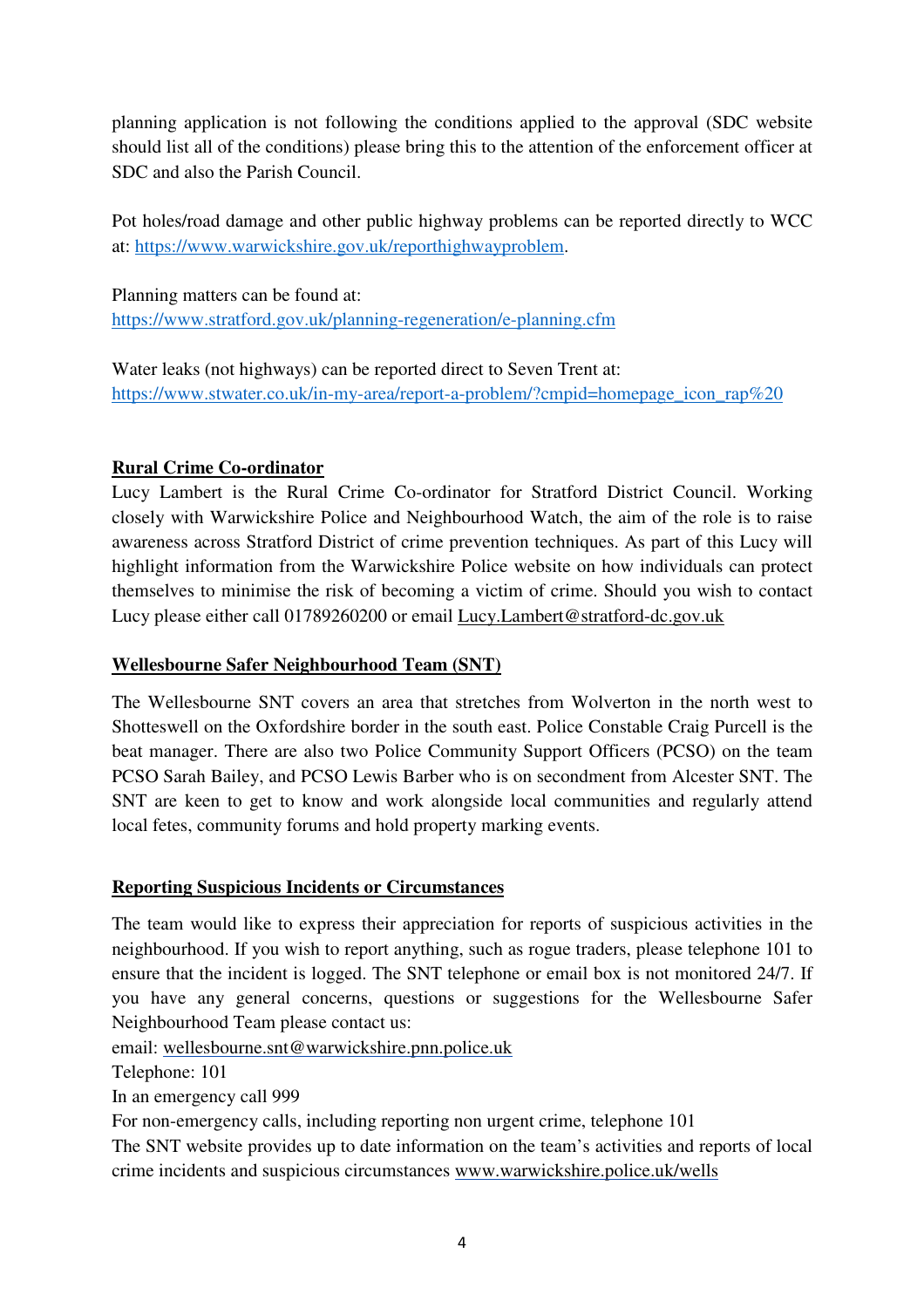#### **Horse Chestnut Tree**

There have been increasing concerns about the safety of the large horse chestnut tree on the village green adjacent to Pratts Farm, since half of its canopy was lost in storms last year. The tree was made safe at the time, but as the months have gone by it was felt that it should be reassessed. We have sought professional advice from accredited tree surgeons and have been advised that the tree is dangerous and should be taken down at the earliest opportunity. Whilst many of you will be very upset to see this magnificent tree taken down, we have a responsibility to ensure the village is safe. The greatest fear being that when it falls down it will cause injury or damage to property. The relevant applications have been sent to SDC and the tree will be removed as soon as possible. We will be planting an Oak Tree in its place as soon as the horse chestnut has been removed. This will be a 15 foot (approx.) tree which we hope will be standing in hundreds of years to come. A replacement horse chestnut cannot be planted as it cannot be guaranteed as disease free. Whilst we wished to save the tree if we could, this is not possible. We hope that everyone understands why this difficult decision had to be made.

#### **Annual Village Clean**

We will be organising a village clean up once the weather improves – any volunteers who can help pick up litter etc would be very welcome. Chris Mills has arranged for us to borrow litter picking sticks from SDC, so hopefully no one will suffer any back trouble as a result! We are aiming for the first Sunday in March (to be part of a national litter clear up weekend) and will confirm  $\qquad \qquad \text{this} \qquad \qquad \text{date.}$ 

#### **Flooding and Sandbags!**

Luckily so far this winter flooding hasn't been an issue – should anyone require any sandbags please contact the Clerk - stock is located at the Cricket Pavilion and village hall.

#### **Red Telephone Box on Church Lane**

We are in the process of purchasing and installing a defibrillator to be located in the red telephone box on Church Lane. We hope to have this up and running as soon as possible. The defibrillator is designed to be easily used – however, should there be any training required we will be inviting anyone who wishes to attend to any such training sessions.

#### **Dogs**

Walking a dog is the main opportunity for many people to enjoy being outdoors and to add to their health and well-being. On the other hand, many people, including many farmers and land managers, have concerns about dogs when they are not under proper control as this can cause serious problems, including worrying of and injury to livestock, disturbance of wildlife and alarming other people. Farmers also have concerns about dogs spreading diseases, particularly if dogs have not been regularly wormed.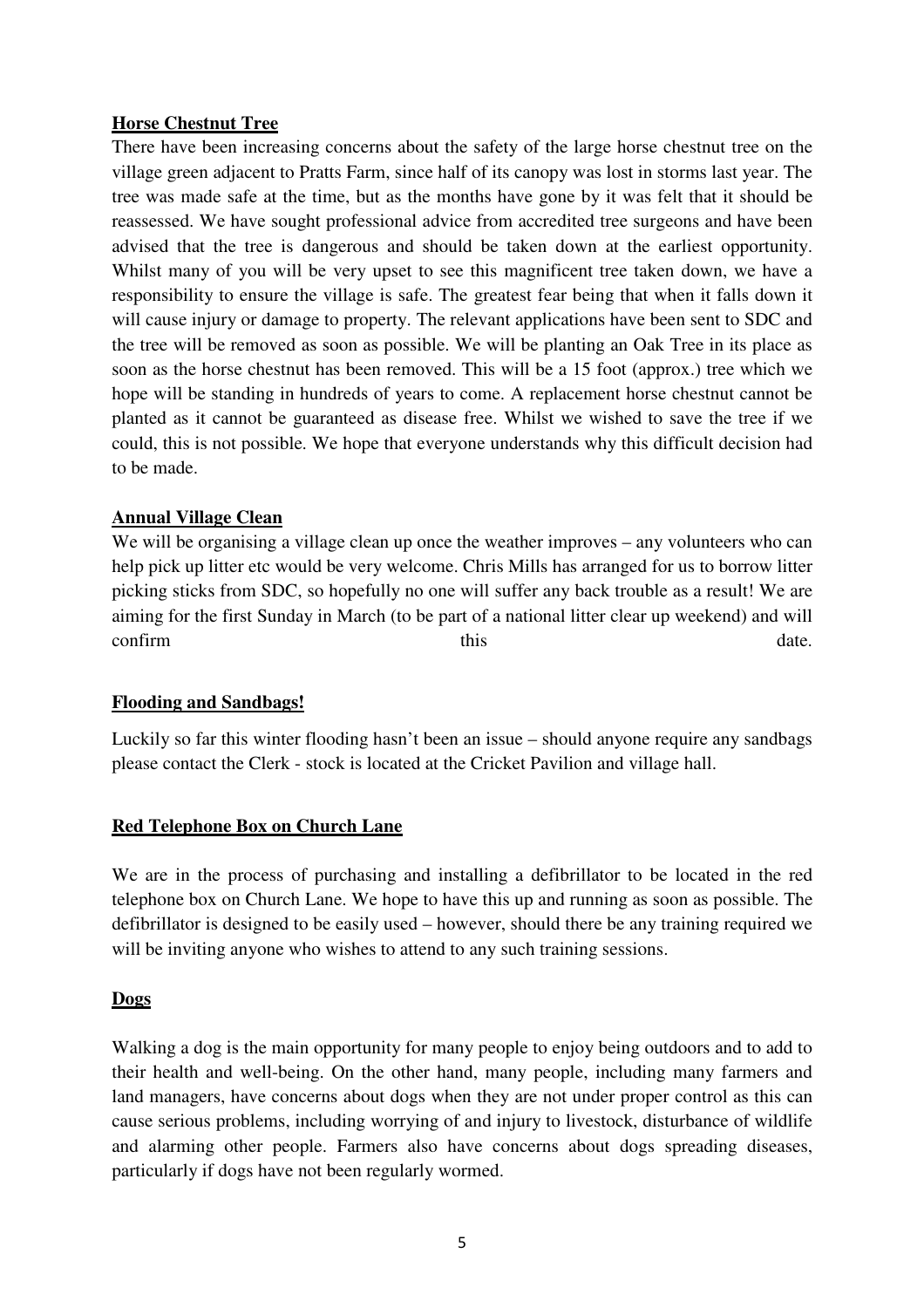Dog fæces can carry diseases that affect humans, as well as farm animals and wildlife. The highest risks are in fields of cattle, sheep and other animals, in fields where fruit and vegetables are growing, and in public open places where people can come into direct contact with dog faeces, such as sports pitches, playing fields, play areas, the roadside, along paths and tracks, and along riverbanks and lake shores.

If your dog defecates in these sorts of places, pick up and remove the fæces and take them away with you. Not doing so in any public open place is an offence, so take a poop-scoop with you every time you walk your dog. Also, do not allow your dog to stray away from your home as it may well then defecate in a public open space when not under your control.

The Parish Council has provided several bins specifically for dog mess but, if there is no bin where you are, take it home and dispose of it with the household rubbish.

Never allow your dog to stray from a public right of way and always keep it on a short lead (less than two metres) or under close control (responsive to your commands and kept close at heel) near animals.

Lisa Parks, the new dog warden for the area will come out and patrol upon request, please also note that there have been fines imposed by the new dog warden for fouling etc.

There have been a number of unofficial complaints regarding a small number of local dogs and their aggressive behaviour – if you have a dog you know can be aggressive towards other dogs, please ensure that it is fully under your control at all times and muzzled if necessary. We would wish to avoid any complaints being made 'official'.

# **Superfast Broadband Update**

We are pleased to say that 2017 saw the arrival of superfast broadband in Lighthorne Village.

To receive updates on the rollout and on further coverage as it is planned, please register your details at **www.cswbroadband.org.uk/register**

#### **Reminders**

Your parish council would like to remind everyone of the following:

#### **Footpaths and Bridleways:**

Many of the rights of way within the parish are maintained by parish volunteers with the agreement of the land managers. However, we rely on the public to report any that need attention. If you'd like to volunteer to help, or to report a problem with a right of way, please get in touch.

# **Tree & Building Control:**

Much of the village of Lighthorne is within a designated Conservation Area. Within that boundary planning rules are tighter than elsewhere and all trees are subject to protection. No tree may be pruned or cut down without appropriate notification.

Check with Stratford-upon-Avon District Council as soon as you start to consider any building or tree work. If you are not sure about the conservation area boundary, the Clerk can provide a map.